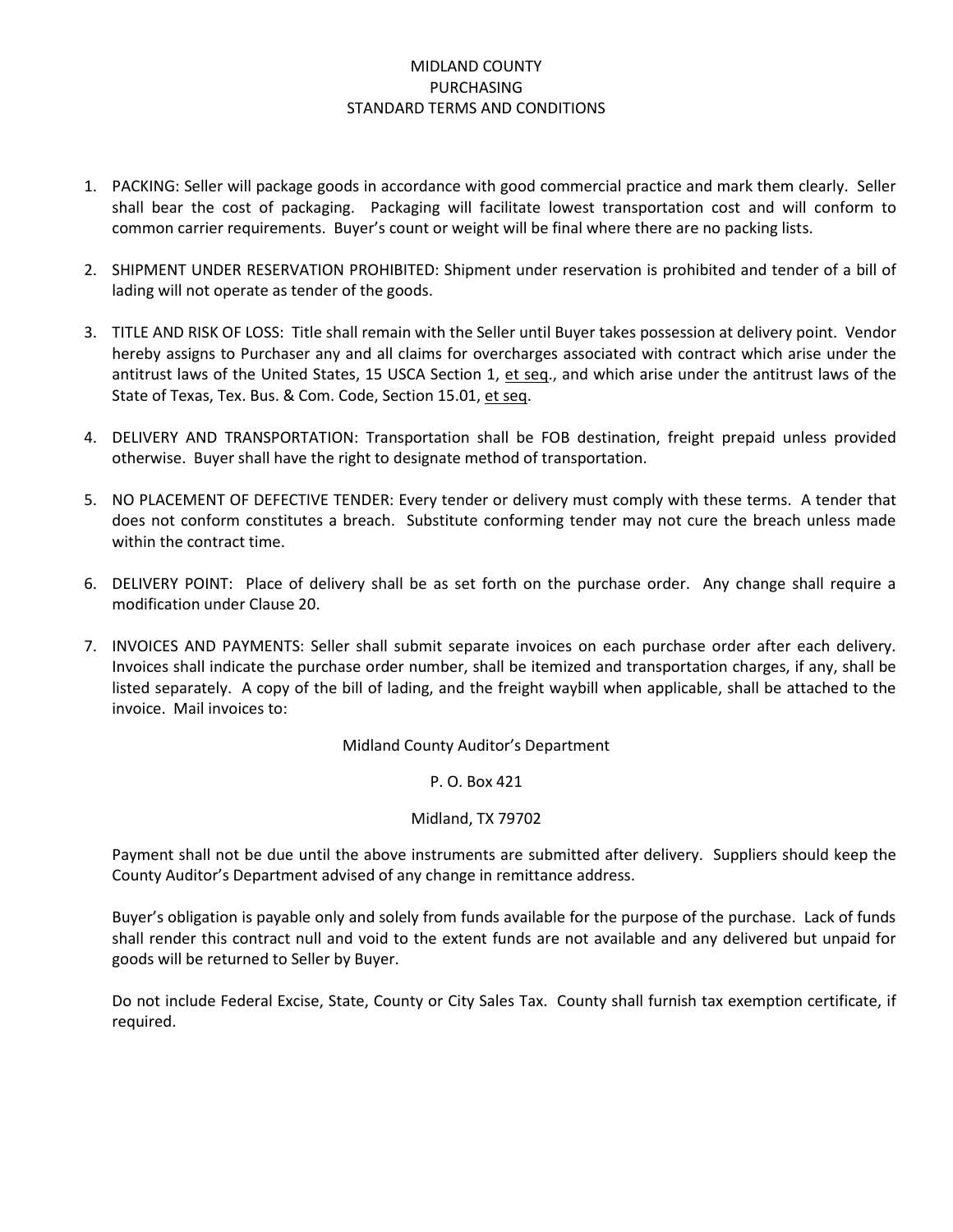Midland County vendor payments are made twice each month after cutoff for auditing transactions on the First and Third Mondays. Payment for the goods or services represented hereby will be made as agreed with Seller BUT NOT EARLIER THAN immediately after the Second or Fourth Monday following the First or Third Monday when compliance with these terms and conditions is certified. Midland County will pay neither interest nor penalty on payments considered late by the Seller.

- 8. GRATITUITIES: The Buyer may, by written notice to the Seller, cancel this without liability to the Buyer if it is determined by Buyer that gratuities, in any form, were offered, breaching Midland County's Purchasing Code of Ethics.
- 9. SPECIAL TOOLS AND TEST EQUIPMENT: If the price stated on the face hereof includes the cost of any special tooling or special test equipment fabricated or required by Seller for the purpose of filling this order, such special tooling equipment and any process sheets related thereto shall become the property of the Buyer, and to the extent feasible, shall be identified by the Seller as such.
- 10. WARRANTY PRICE: The price to be paid by Buyer shall be that shown on the face of the Purchase Order or, in the case of competitive bidding, the price contained in the Seller's bid, which Seller warrants to be no higher that his current prices on similar orders.

Seller warrants that no person or selling agency has employed or retained to solicit or secure this contract upon an agreement of understanding for commission, percentage, brokerage, or contingent fee excepting bona fide employees of bona fide established commercial or selling agencies maintained by the Seller for the purpose of securing business. For breach, Buyer shall have the right, in addition to any other rights, to cancel this contract without liability to Buyer.

- 11. WARRANTY PRODUCTS: If Seller shall attempt to limit or exclude any implied warranties, this contract is voidable. Seller warrants that the goods furnished conform to the specifications, drawing, and descriptions listed in the bid invitation or on the purchase order face. In the event of conflict between documents, the specifications shall govern.
- 12. SAFETY WARRANTY: Seller warrants that the products conform to standards promulgated pursuant to the Occupational Safety and Health Act of 1970.
- 13. NO WARRANTY BY BUYER AGAINST INFRINGEMENTS: Seller agrees to ascertain whether goods produced in accordance with the specifications will give rise to the claim of any third person for infringement or the like and will hold Buyer harmless in case of such infringement. Buyer makes no warranty that the specifications will not give rise to such a claim.
- 14. RIGHT OF INSPECTION: Buyer shall have the right to inspect the goods at delivery before accepting them.
- 15. CANCELLATION: In addition to the other available remedies, Buyer shall have the right to cancel this contract if Seller breaches any of these terms and conditions, becomes insolvent, or commits acts of bankruptcy.
- 16. TERMINATION: The performance of work under this contract may be terminated by the Buyer by delivering to Seller a "Notice of Termination" specifying the extent the order is terminated and the date it is to become effective. Such right is in addition to and not in lieu of rights of Buyer set forth in Clause 15 herein.
- 17. FORCE MAJEURE: If by reason of Force Majeure, either party hereto shall be rendered unable wholly or in part to carry out its obligations, such party shall give notice of Force Majeure to the other party in writing within a reasonable time. The obligation of the party giving notice shall be suspended during the continuance of the inability then claimed. Such party shall attempt to overcome such inability with all reasonable dispatch.